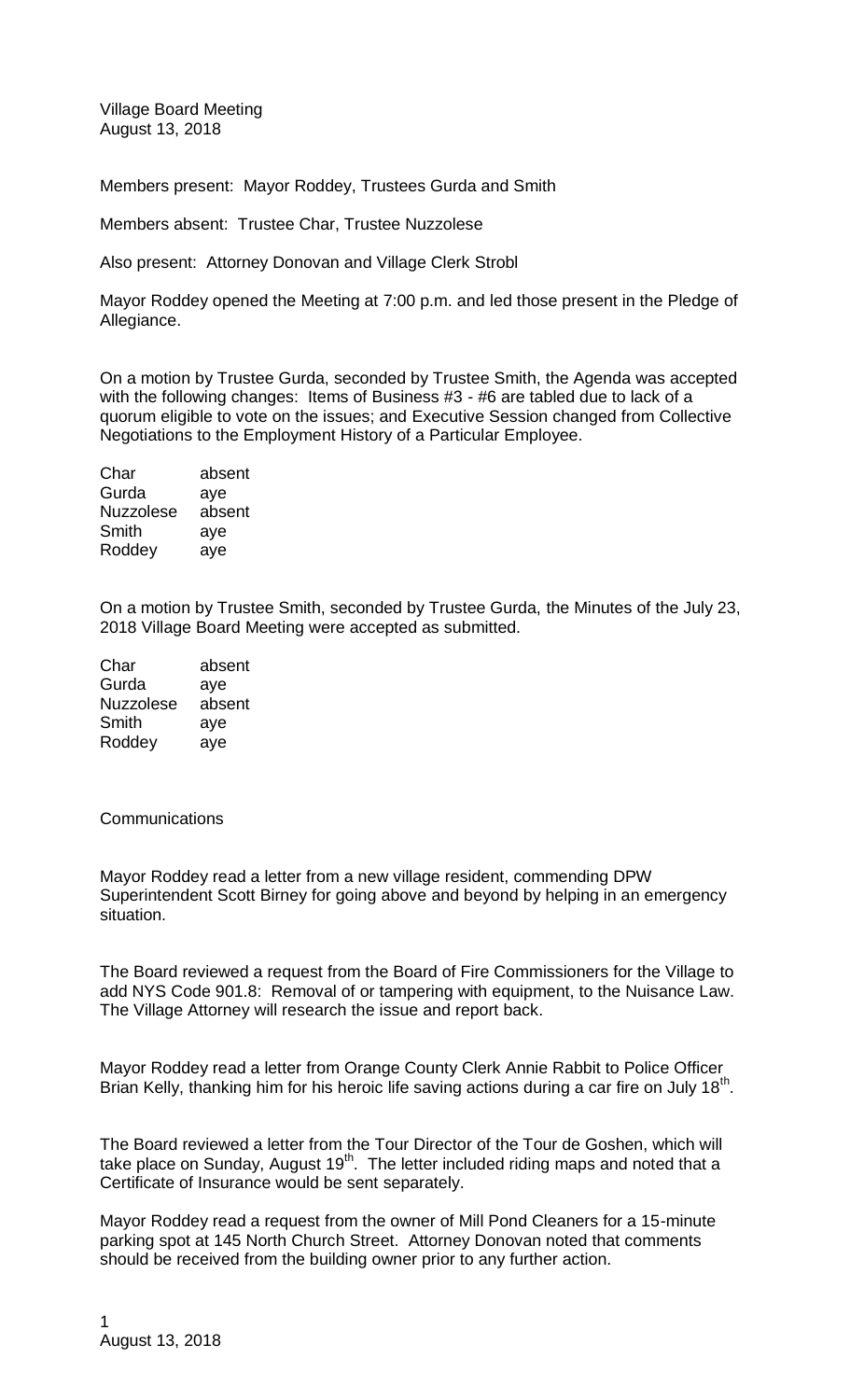The following was moved by Trustee Smith, and seconded by Trustee Gurda:

## **VILLAGE OF GOSHEN RESOLUTION TO AUTHORIZE THE ACCEPTANCE AND ADOPTION OF THE MULTI-JURISDICTIONAL HAZARD MITIGATION PLAN UPDATE FOR ORANGE COUNTY, NEW YORK**

WHEREAS, the Orange County Department of Emergency Services, with the assistance of Barton & Loguidice, D.P.C., has gathered information and prepared the Multi-Jurisdictional Hazard Mitigation Plan Update for Orange County, New York; and

WHEREAS, the Multi-Jurisdictional Hazard Mitigation Plan Update for Orange County, New York has been prepared in accordance with the Disaster Mitigation Act of 2000 and Title 44 Code of Federal Regulations (CFR), Part 201; and

WHEREAS, Title 44 CFR, Chapter 1, Part 201.6©(5) requires each local government participating in the preparation of a Multi-Jurisdictional Mitigation Plan or Plan Update to accept and adopt such plan; and

WHEREAS, the Village of Goshen has reviewed the 2016 Multi-Jurisdictional Hazard Mitigation Plan Update for Orange County and has found the document to be acceptable, and as a local unit of government has afforded its citizens an opportunity to comment and provide input regarding the Plan Update and the actions included in the Plan; and

WHEREAS, the Village of Goshen will consider the Multi-Jurisdictional Hazard Mitigation Plan Update for Orange County during the implementation and updating of local planning mechanisms, and will incorporate the hazard assessment data, hazard vulnerabilities, and mitigation actions in these mechanisms, where applicable;

NOW, THEREFORE, BE IT RESOLVED, that the Village of Goshen, as a participating jurisdiction, adopts the Multi-Jurisdictional Hazard Mitigation Plan Update for Orange County, New York, dated May 2016.

| <b>Trustee Char</b>      | absent |
|--------------------------|--------|
| <b>Trustee Gurda</b>     | aye    |
| Trustee Nuzzolese absent |        |
| <b>Trustee Smith</b>     | aye    |
| <b>Mayor Roddey</b>      | aye    |
|                          |        |

On a motion by Trustee Gurda, seconded by Trustee Smith, bills as examined by members of the Board were approved in accordance with Abstract 2018/2019 number 3, check numbers 14555 through 14751 in the amount of \$811,501.83.

| Char             | absent |
|------------------|--------|
| Gurda            | aye    |
| <b>Nuzzolese</b> | absent |
| Smith            | aye    |
| Roddey           | ave    |